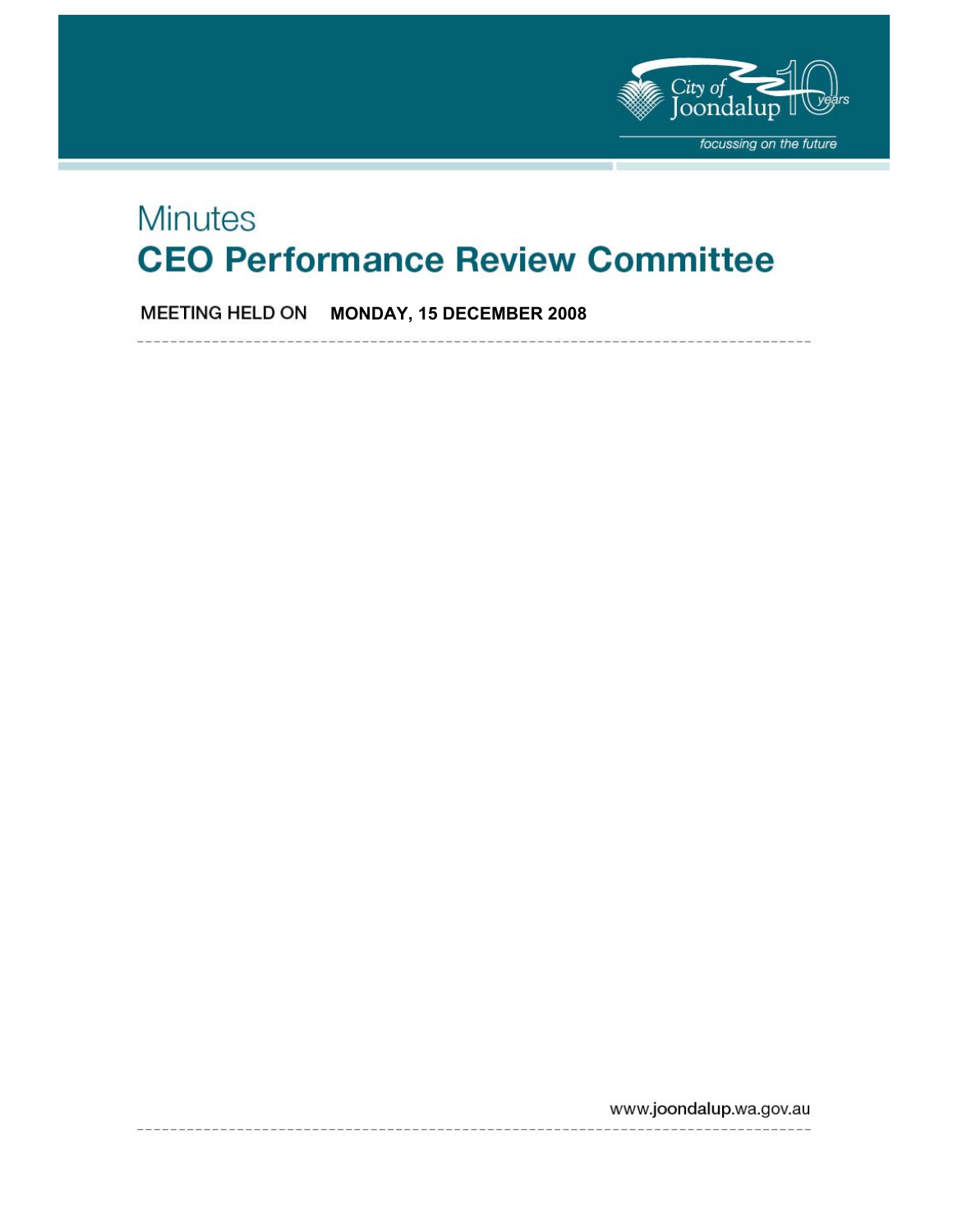# **CITY OF JOONDALUP**

# **MINUTES OF THE CHIEF EXECUTIVE OFFICER – PERFORMANCE REVIEW COMMITTEE MEETING HELD IN CONFERENCE ROOM 2, JOONDALUP CIVIC CENTRE, BOAS AVENUE, JOONDALUP ON MONDAY, 15 DECEMBER 2008**

## **ATTENDANCE**

#### **Committee Members:**

| Cr Russ Fishwick   | <b>Presiding Person</b>        | South Ward      |
|--------------------|--------------------------------|-----------------|
| Mayor Troy Pickard | <b>Deputy Presiding Person</b> |                 |
| Cr Tom McLean      |                                | North Ward      |
| Cr Mike Norman     |                                | South-West Ward |
| Cr Brian Corr      |                                | South-East Ward |
|                    |                                |                 |

#### **Officers:**

| Mr Garry Hunt    | <b>Chief Executive Officer</b>      | from 1752 hrs |
|------------------|-------------------------------------|---------------|
| Mr Mike Tidy     | <b>Director Corporate Services</b>  |               |
| Mrs Janet Foster | Administrative Services Coordinator |               |

#### **DECLARATION OF OPENING**

The Presiding Person declared the meeting open at 1734 hrs.

#### **APOLOGIES/LEAVE OF ABSENCE**

Apology Cr Geoff Amphlett

#### **CONFIRMATION OF MINUTES**

#### MINUTES OF THE CHIEF EXECUTIVE OFFICER – PERFORMANCE REVIEW COMMITTEE MEETING HELD ON 1 DECEMBER 2008

**MOVED Cr McLean SECONDED Mayor Pickard that the minutes of the meeting of the Chief Executive Officer – Performance Review Committee held on 1 December 2008 be confirmed as a true and correct record.** 

#### **The Motion was Put and CARRIED (5/0) CARRIED (5/0)**

**In favour of the Motion:** Crs Fishwick, McLean, Norman and Corr, Mayor Pickard

#### **ANNOUNCEMENTS BY THE PRESIDING PERSON WITHOUT DISCUSSION**

The Presiding Person advised that the Chief Executive Officer was available to attend this evening's meeting if required.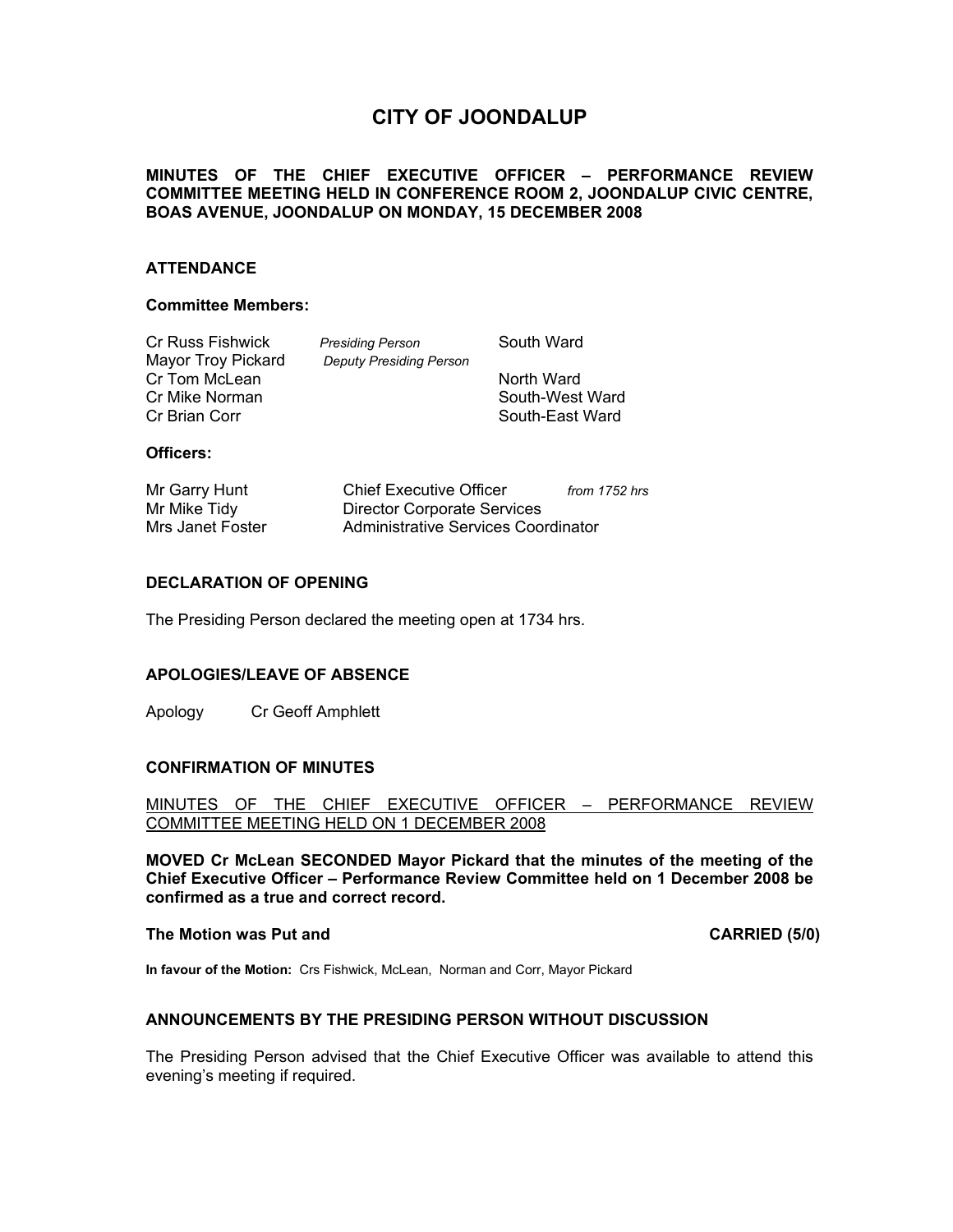# **DECLARATIONS OF INTEREST**

#### **Disclosure of Financial Interest**

*A declaration under this section requires that the nature of the interest must be disclosed. Consequently a member who has made a declaration must not preside, participate in, or be present during any discussion or decision-making procedure relating to the matter the subject of the declaration. An employee is required to disclose their financial interest and if required to do so by the Council must disclose the extent of the interest. Employees are required to disclose their financial interests where they are required to present verbal or written reports to the Council. Employees are able to continue to provide advice to the Council in the decision making process if they have disclosed their interest.* 

| <b>Name/Position</b>      | Mr Garry Hunt - Chief Executive Officer            |
|---------------------------|----------------------------------------------------|
| <b>Item No/Subject</b>    | Item 1 - Chief Executive Officer - New Contract of |
|                           | Employment                                         |
| <b>Nature of interest</b> | Financial                                          |
| <b>Extent of Interest</b> | Mr Hunt holds the position of CEO.                 |

#### **Disclosure of interest affecting impartiality**

 *Elected Members and staff are required under the Code of Conduct, in addition to declaring any financial interest, to declare any interest that may affect their impartiality in considering a matter. This declaration does not restrict any right to participate in or be present during the decision-making process. The Elected Member/employee is also encouraged to disclose the nature of the interest.* 

| <b>Name/Position</b>      | Mr Mike Tidy - Director Corporate Services                        |
|---------------------------|-------------------------------------------------------------------|
| <b>Item No/Subject</b>    | Item 1 – Chief Executive Officer – New Contract of                |
|                           | Employment                                                        |
| <b>Nature of interest</b> | Interest that may affect impartiality                             |
| <b>Extent of Interest</b> | Due to the nature of his employment relationship with the<br>CEO. |

## **IDENTIFICATION OF MATTERS FOR WHICH THE MEETING MAY SIT BEHIND CLOSED DOORS**

Nil.

#### **PETITIONS AND DEPUTATIONS**

Nil.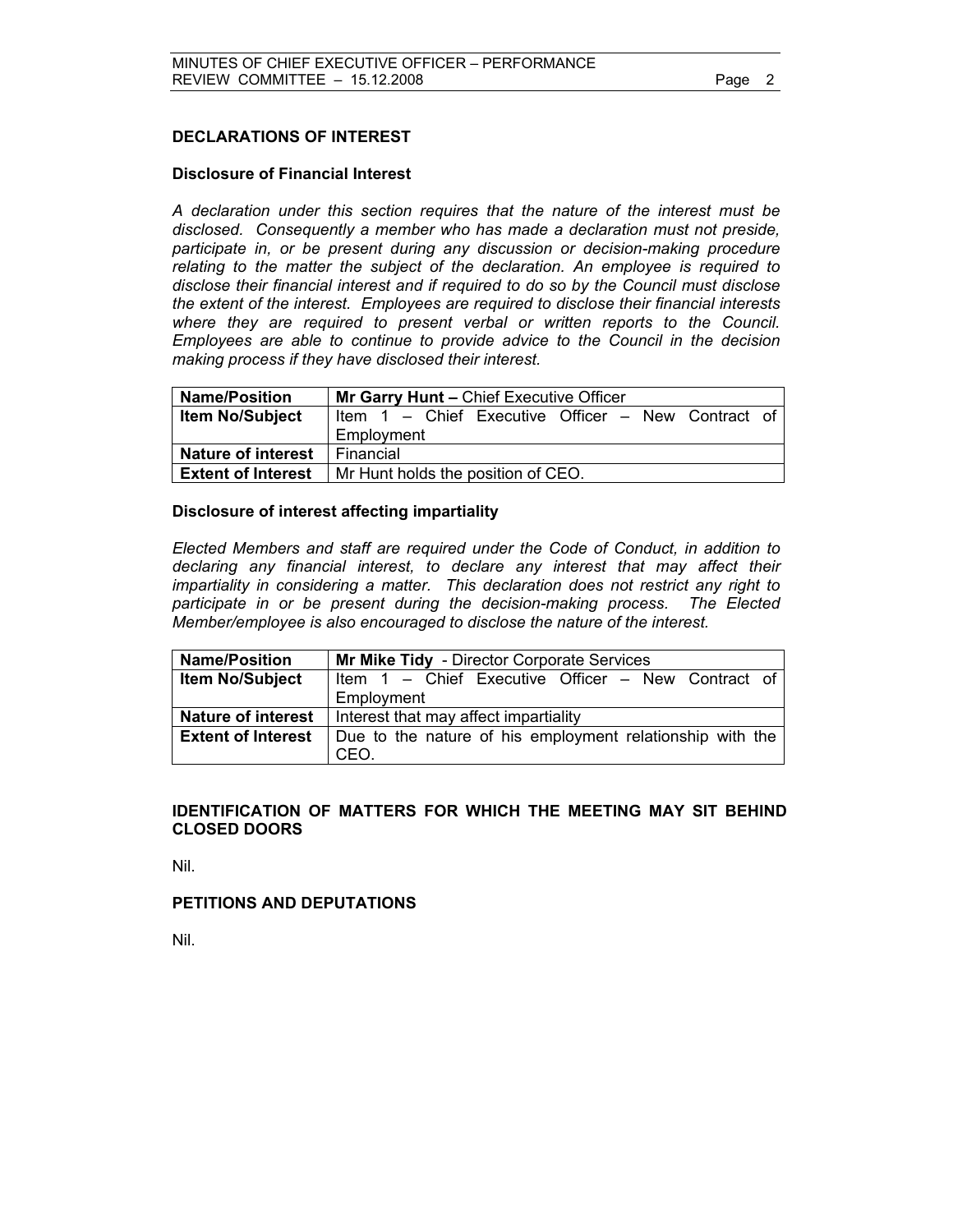#### **REPORTS**

# **ITEM 1 CHIEF EXECUTIVE OFFICER – NEW CONTRACT OF EMPLOYMENT - [74574]**

**WARD:** All

**RESPONSIBLE** Mr Michael Tidy **DIRECTOR:** Director Corporate Services

#### **PURPOSE OF REPORT**

The purpose of this report is for the CEO Performance Review Committee (the committee) to progress the development of a new contract for the Chief Executive Officer (CEO).

#### **EXECUTIVE SUMMARY**

The committee met on Monday 1 December 2008 to progress the development of a new contract for the CEO in accordance with Councils resolution.

The outcome of the meeting was a list of issues to be addressed in a new contract some of which were raised by the CEO and require further discussion. This report identifies the progress on those issues that needed to be followed up including additional information where now available. It also provides for the CEO to attend the meeting to discuss directly with the committee any issues requiring clarification.

*It is recommended that the Chief Executive Officer Performance Review Committee:* 

- *1. AGREES the changes required to be made to the existing contract in order to develop the new contract of employment between the Chief Executive Officer and the City of Joondalup.*
- *2. REQUESTS that the agreed changes be submitted to the City's legal advisor as drafting instructions for the preparation of a first draft new contract of employment between the Chief Executive Officer and the City of Joondalup.*

#### **BACKGROUND**

The CEO's current contract provides for a term of five (5) years commencing 31 January 2005 and concluding 30 January 2010.

The Committee met on 1 December 2008 to progress the development of a new contract for the CEO. Using the existing contract as the base for developing a new agreement the Committee compiled a schedule of issues to be addressed. Some of those require the Committee to have a discussion with the CEO.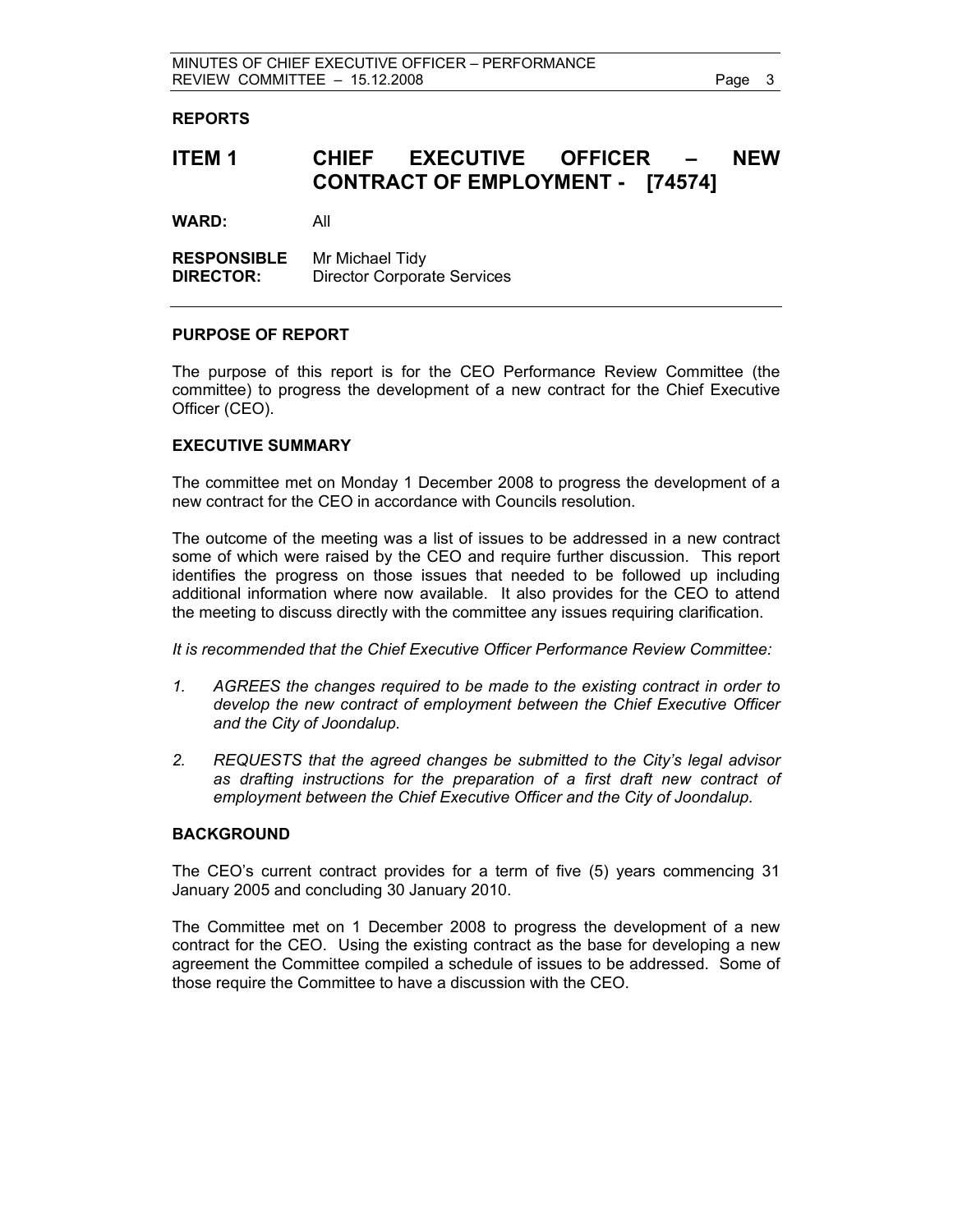#### **DETAILS**

#### **Issues and options considered:**

The Committee has agreed (at its meeting on 1 December 2008) to the following approach to the development a new contract with the CEO:

#### Approach

Use the existing agreement as a base and develop a new one by a process of exception ie change those clauses that need changing.

All of the clauses were examined by the Committee at the meeting and a schedule developed of those the Committee identified as requiring some attention including those raised by the CEO. A copy of that schedule is included as attachment 1 and includes commentary on the progress/outcome so far.

The highlighted comments in the schedule refer to those issues the Committee flagged for discussion with the CEO when he meets the Committee. The others are either requests for information or clarification or are straight forward changes that the legal advisor will be instructed to make to the first draft of the new agreement.

Subject to the Committees agreement it is proposed that the Committee briefly discuss any issues that arise from the information included in the schedule and then invite the CEO to join the meeting for discussion.

#### **Link to Strategic Plan:**

Key Focus Area – Leadership and Governance

Objective 1.1 – To ensure that the processes of local governance are carried out in a manner that is ethical, transparent and accountable.

Objective 1.3 – To lead and manage the City effectively.

#### **Legislation – Statutory Provisions:**

Division 4 of the Local Government Act 1995 sets out provisions in relation to Local Government employees. Sections 5.36 to 5.39 deal with issues of contract with the CEO (a copy of these sections is at Attachment 2).

#### **Risk Management considerations:**

The Local Government Act 1995 requires that the employment of a CEO is to be governed by a written contract. As this proposal is to enter into a new contract before the expiry of the existing contract the risk of non compliance is negligible.

#### **Financial/Budget Implications:**

The costs of developing a new contract for the CEO are expected to comprise some legal expenses and possibly some consultant costs. Under the proposal to use the existing contract as the base for a new one, however, these are expected to be minimal and covered by general operational budget allocations.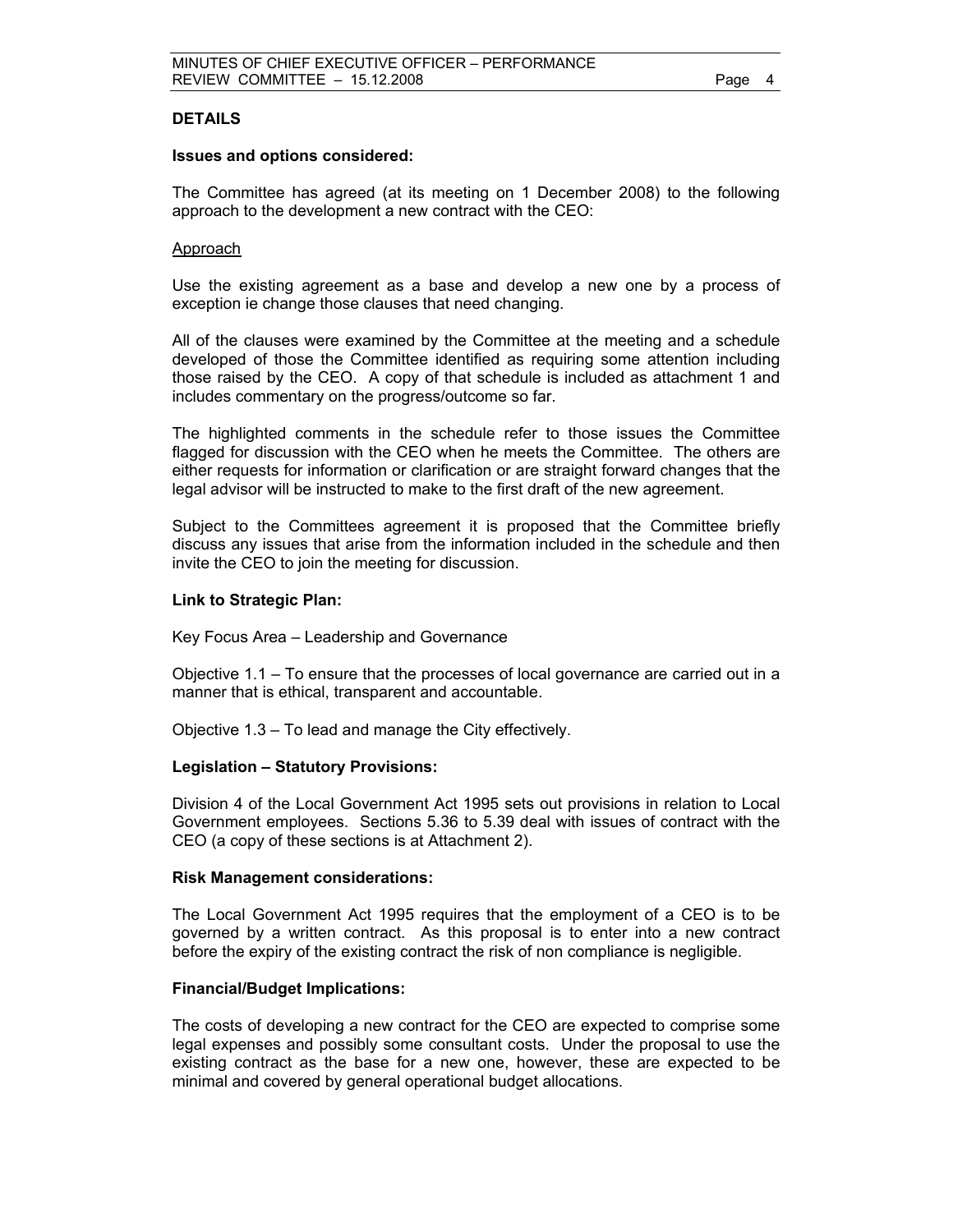#### **Policy implications:**

Not Applicable

#### **Regional Significance:**

Not Applicable

#### **Sustainability implications:**

Not Applicable

#### **Consultation:**

Not Applicable

#### **COMMENTS**

The principal purpose of this meeting is to meet with the CEO and in discussions resolve if possible any issues that need clarification or agreement. The intention then is to submit to the City's legal advisor drafting instructions for a first draft new contract for subsequent Committee and CEO consideration.

#### **ATTACHMENTS**

Attachment 1 – Summary of Contract Changes and Clarification Required. Attachment 2 – Timeframes for Developing New Contract with the CEO.

#### **VOTING REQUIREMENTS**

Simple majority.

Discussion ensued in relation to changes required to be made in order to develop a new contract of employment between the Chief Executive Officer and the City.

The Chief Executive Officer entered the Room at 1752 hrs and provided clarification on various issues.

#### **OFFICER'S RECOMMENDATION**

That the Chief Executive Officer Performance Review Committee:

- 1 AGREES the changes required to be made to the existing contract in order to develop the new contract of employment between the Chief Executive Officer and the City of Joondalup;
- 2 REQUESTS that the agreed changes be submitted to the City's legal advisor as drafting instructions for the preparation of a first draft new contract of employment between the Chief Executive Officer and the City of Joondalup.